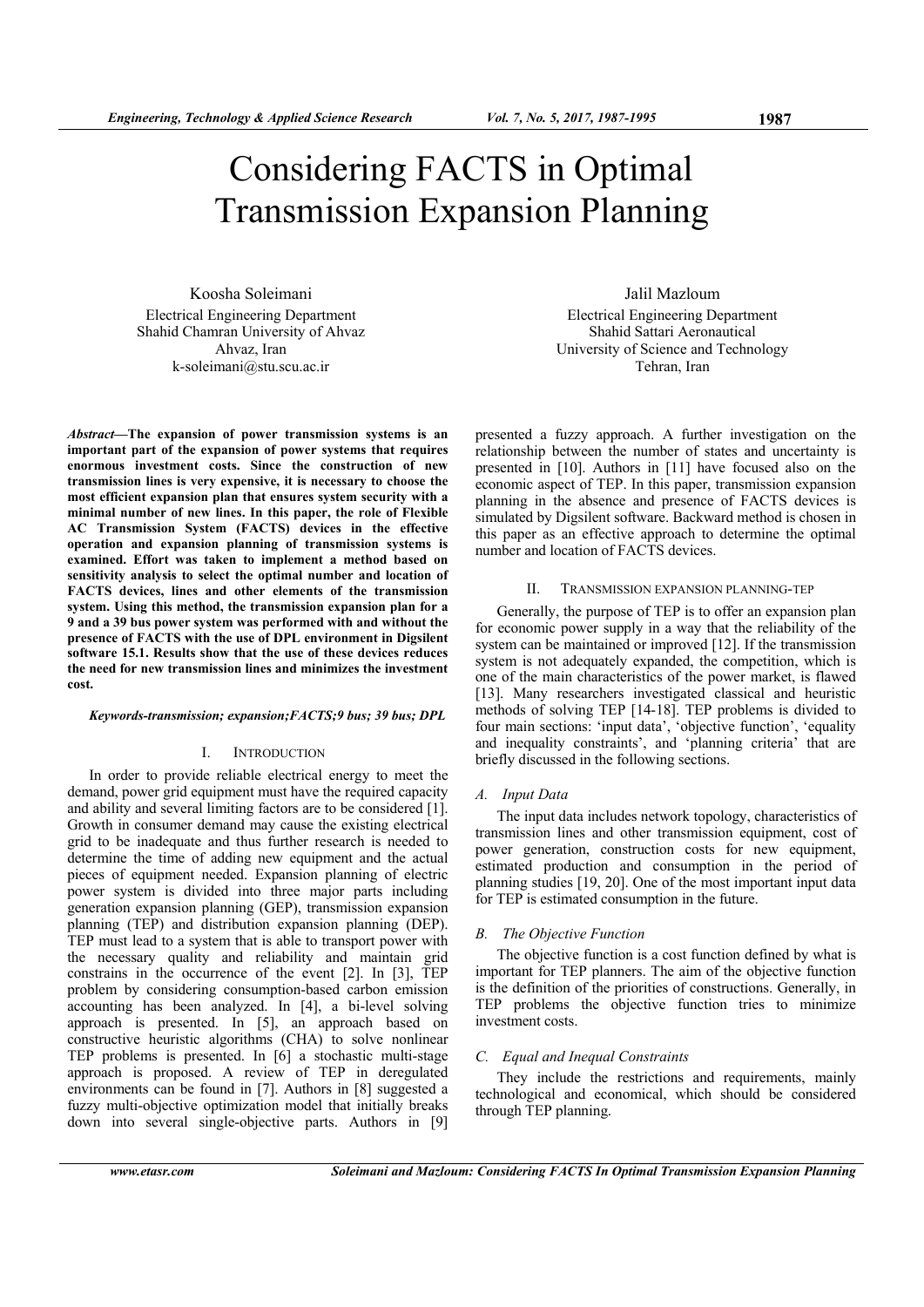### *D. Planning Criteria*

They include concepts such as the desired system voltage, thermal stresses, security, stability and short circuit levels. The common purpose of all these criteria is to guarantee the quality and reliability of the transmitted power in both normal and critical operation conditions. In this paper, thermal and voltage criteria are considered simultaneously.

## I. FACTS DEVICES

TEP problem requires extensive costs and studies. Therefore, it is better to try to postpone this by performing effective operation of the existing transmission system. Production and control of reactive power in power systems is closely related to the TEP problem. The usual method for producing reactive power is the installation of serial and parallel capacitors at the demand side. The semiconductor and power electronics industry, proposed the concept of Flexible AC Transmission Systems (FACTS). Using these devices leads to decrease the need for adding new lines and equipment and expands their capability in for short intervals [21]. Applying FACTS devices in power system has many advantages compared to conventional methods of reactive power generation such as fast responding, strict control, and flexible curves. These devices compared to conventional methods have higher installation cost. FACTS devices such as SVC, STATCOM, SSSC and UPFC are used to solve the TEP problem. Several studies have been done on the impact of FACTS devices in TEP. It was shown that studies on how to increase the capacity of the transmission system and prevent excessive develop have been investigated by using the FACTS devices [22]. Problem reports about the transmission systems development in the absence of FACTS is presented in [23]. FACTS equipment were introduced as an efficient tool that makes the TEP more flexible [24].

#### II. BACKWARD METHOD TO SOLVE TEP

The backward method falls in the category of sensitivity analysis methods and can be implemented in any given power system by a large variety of software regardless of dimensions. Thus, this method has no limitations in its implementation with any analytical software [25] which also means that it is rather faster compared to dynamical methods [25]. In backward method, all possible system elements are assigned an initial value and then by removing one of them at each algorithm's step, the optimal point is obtained. This algorithm is an efficient tool in solving TEP problems. According to this algorithm, at first all the lines are practically added to base power system and so, the primary power system is created. Then, each of these lines should be separately removed one after another from primary power system temporarily. After each removal action the remaining terms of system will be examined in normal operation (NO) and contingency operation (CO) modes (in the event of "N-1" contingency). Each time after evaluation of the remaining system, following conditions should be considered:

 Transmission Lines whose removal from the primary system causes the isolation of any bus, cannot be removed.

- Transmission Lines whose removal from the primary system causes the increase of loading in whether NO or CO, cannot be removed.
- Transmission Lines whose removal from the primary system causes the treat of voltage stability, cannot be removed.

Each of these constrains leads to the impossibility to remove part of the lines in each stage. Among the set of lines whose elimination did not conflict with any issues mentioned above, removal priorities are determined by the objective function. The same procedure will be repeated with each step. By removing each hypothetical line, the objective function corresponding to remaining lines is calculated in each stage. Lines with smaller objective function value have priority to be removed from the primary system. This procedure is repeated among stages until the removal of any line in reduced power system leads to violation of at least one of these three constrains. In this stage, the developed power system is obtained at minimal investment cost which guarantees essential reliability of power system.

### III. IMPLEMENTATION OF THE PROPOSED METHOD

In this paper, the backward method used to solve TEP is a semi-dynamic method. It has been implemented on 9-bus and IEEE-39-bus power systems. Implementation of the objective function and constraints is achieved by using loop in loop DPL programming in Digsilent software. Implementing the proposed approach requires close scrutiny of buses voltage value, current flux of lines, etc, in normal operation and critical conditions (n-1). In reviewing the critical operation mode, it is necessary after removing each line to analyze parameters corresponding to the remaining elements. This procedure should be carried out through loop in loop DPL programming so that after removing each line the remaining parameters can be analyzed accurately. Since the 9-bus standard system has a symmetric structure in comparison with other standard systems, the possibility of having equal construction cost for any lines is more than any other systems. In this paper, at first the transmission expansion of 9-bus system is examined, considering the costs of few lines are equal. In this particular case, the priority of construction is with a line or set of lines which balanced the power flow in NO mode. For this purpose, through a series of lines with the same cost at each stage, loading of all remaining lines in NO mode are evaluated. The line or set of lines whose construction leads to smaller amount of standard deviation corresponding to the loading of all lines in the system, and thereby more balanced power flow and reduced depreciation, has the priority and so will be constructed. The objective function and constraints of the proposed method are presented below. It should be noted that in all equations the loss of system is neglected. The objective function (when the line '*t*' is removed):

$$
F(x) = \sum_{\substack{r=1 \ r \neq x}}^{N} C(r) L_r + \alpha P_{Loss, total}(x) + C_{FACTS, total}
$$
 (1)  
0 <  $\alpha$  < 1

where:

*N*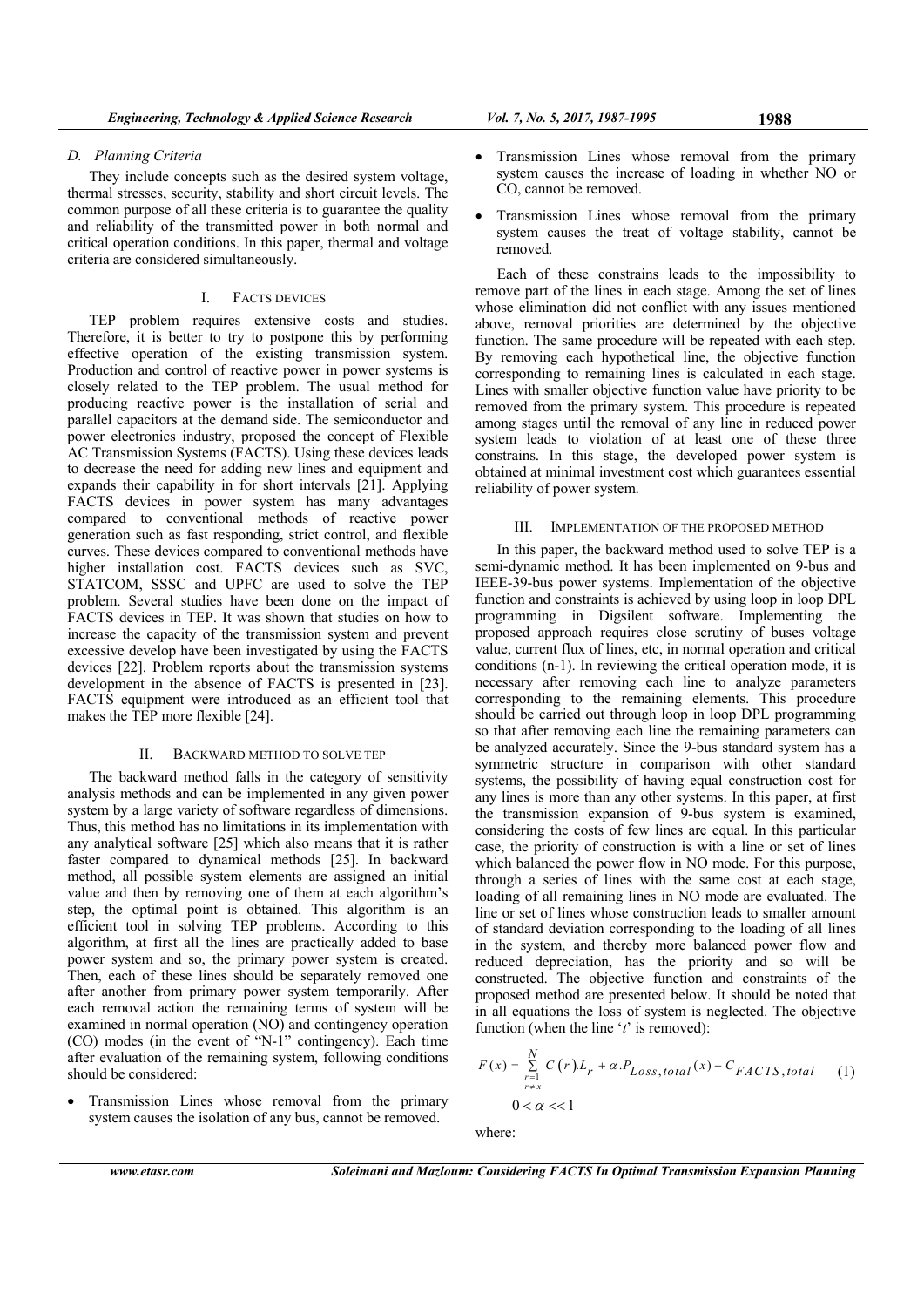N is the number of all candidates in each step after removing the line x,

- C(r) is total cost of investment for candidate r per km,
- $L_r$  is length of candidate line r [km],

 $P<sub>loss, total</sub>(x)$  is the total real power losses in the power system after elimination the line x [MW] and

CFACTS, total is total cost of investment for construction FACTS device in each case.

The  $\alpha$  is used when the cost of two or more capable lines for installing are equal. The dimension of it is \$/MW. The equations that describe the model have been represented in following.

• Power balance equations

Active power:

NO: 
$$
P_{ij} = P_{g_i} - P_{d_i}
$$
 (2)

CO: 
$$
P_{ij}^{co} = P_i^{co} - P_{d_i}
$$
 (3)

Reactive power:

NO: 
$$
Q_{ij} = Q_{g_i} - Q_{d_i}
$$
 (4)

$$
CO: Q_{ij}^{co} = Q_i^{co} - Q_{d_i}
$$
 (5)

where:

 $P_{ij}$  is active power flow in the line ij from the bus i,

 $P_{gi}$  is active power generated at bus i,

P<sub>di</sub> is active power consumed at bus I,

 $Q_{ii}$  is reactive power flow in the line ij from the bus i,

 $Q_{gi}$  is reactive power generated at bus i and

 $Q_{di}$  is reactive power consumed at bus i.

• Thermal capacity constraints

NO: 
$$
\sqrt{\left[P_{ij}\right]^2 + \left[Q_{ij}\right]^2} \leq S_{L_n,ij}
$$
 (6)

$$
\text{CO: } \sqrt{\left[P_{ij}^{co}\right]^2 + \left[Q_{ij}^{co}\right]^2} \le S_{L_n,ij} \tag{7}
$$

where  $S_{Ln,ij}$  is the nominal thermal capacity of the existing line between bus i and j.

Voltage constraints

NO: 
$$
V_{L,i}^{\min} \ge 0.95^{pu}
$$
. (8)

CO: 
$$
V_{L,i}^{\text{max}} \le 1.05^{pu}
$$
. (9)

where  $V_{L,i}^{\text{min}}$  and  $V_{L,i}^{\text{max}}$  are the minimum and maximum voltage amplitude in both NO and CO mode at the bus i, respectively.

Frequency stability constraint

$$
\exists i: \frac{\partial P_{ij}}{\partial \delta_{ij}} > 0 , \delta_{ij} < \frac{\pi}{2}
$$
 (10)

where  $\delta_{ii}$  is the voltage angle deviation between bus *i* and *j*.

Mentioned procedure is applied once at the absence and another at the presence of FACTS in series and in parallel and the results of these two modes are compared. The planned 6.5 % annual growth in consumption for 20 years in a 9-bus system is divided to two 10-year periods. So that after the first 10 years the growth of production and consumption is 188 % and at the end of 20 years it will be equal to 352 % of the current value. Then this method is applied to the IEEE-39-bus power system in a 16-year period divided into two periods with a 6.5 % annual growth in consumption. In both 9 and 39 power systems, growth in consumption is uneven. Construction of several power plants in several buses is also taken into consideration. Also, the prices shown in the following content of this paper is the today's equivalent of prices with interest rate of 10%. In relation to technical limitations of installing FACTS devices, it should be noted one of the undesirable impacts of FACTS devices on power system is the improper effects on distance relays existing in [26]. Depending on mentioned distance relay, above undesirable effect may cause mistakes in diagnosis of fault location in some of distance relays. It is assumed in this paper that the aforementioned technical limitations force us to implement FACTS devices in particular buses and lines in power system, and not in all of them [27]. It is assumed according to mentioned technical limitation in 9-bus power system, buses 5 and 8, and lines 2-8 are capable of installing FACTS devices. Also in 39-bus power system buses 4, 7, 12, 15 and 27, and lines 5, 7, 15, 25 and 32 are capable of installing FACTS devices. All calculated costs are in USD.

## IV. SIMULATION RESULTS

### *A. Implementation on 9-Bus Power System*

Figure 1 shows the basic system and Figure 2 shows the primary system for the expansion planning. Corrugated lines in Figure 2 indicate the candidate lines for expansion of the power system.



Fig. 1. Basic system 9-bus system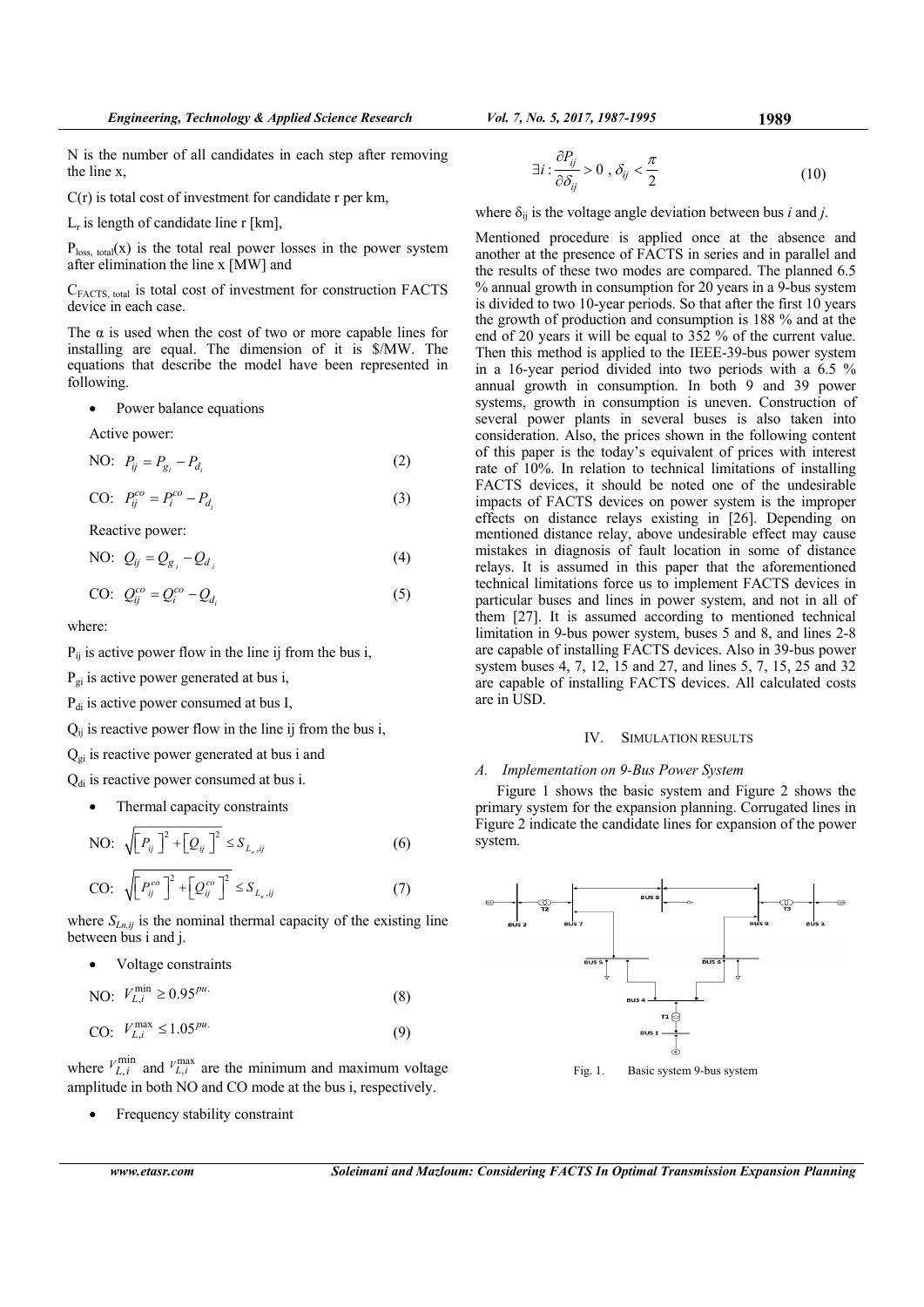

Fig. 2. Primary system for the expansion planning

### *1) TEP without FACTS devices*

## *a) First expansion plan-no FACTS devices*

Voltage violations and expanded transmission system at the end of first expansion plan is shown in Figure 3. In this expansion, a total of 260 km of new 230 kV line is to be constructed. According to the loads and basic power system transformers, a 300 MVA transformer in bus 1 and two 100 MVA transformers in buses 2 and 3 should be added.

#### *b) Second expansion with FACTS devices*

In this expansion, a total of 200 km of new 230 kV line is necessary to be constructed According to the loads and basic power system transformers, a 300 MVA transformer in bus 1 and two 200 MVA transformers in buses 2 and 3 should be added.

#### *2) Considering SVC in TEP*

Results for optimal locating of SVC using backward method is given in Table I. Expanded transmission system at the end of first expansion plan is shown in Figure 5.

### *a) First expansion plan considering SVC*

The total cost of FACTS devices that have been constructed is 12 million. In this expansion, a total of 180 km of new 230 kV line is necessary to be constructed. According to the loads and basic power system transformers, a 200 MVA transformer in bus 1 and two 100 MVA transformers in buses 2 and 3 should be added.

### *b) Second expansion plan considering SVC*

Expanded transmission system at the end of second expansion plan is shown in Figure 6. In this expansion, a total of 190 km of new 230 kV line is necessary to be constructed . According to the loads and basic power system transformers, a 300 MVA transformer in bus 1 and two 200 MVA transformers in buses 2 and 3 should be added.

# *3) Considering STATCOM in TEP*

Results for optimal locating of STATCOM using backward method is given in Table II.



Fig. 3. Expanded transmission system at the end of first expansion plan



Fig. 4. Expanded transmission system at the end of second expansion plan



Fig. 5. Expanded transmission system at the end of first expansion plan

*www.etasr.com Soleimani and Mazloum: Considering FACTS In Optimal Transmission Expansion Planning*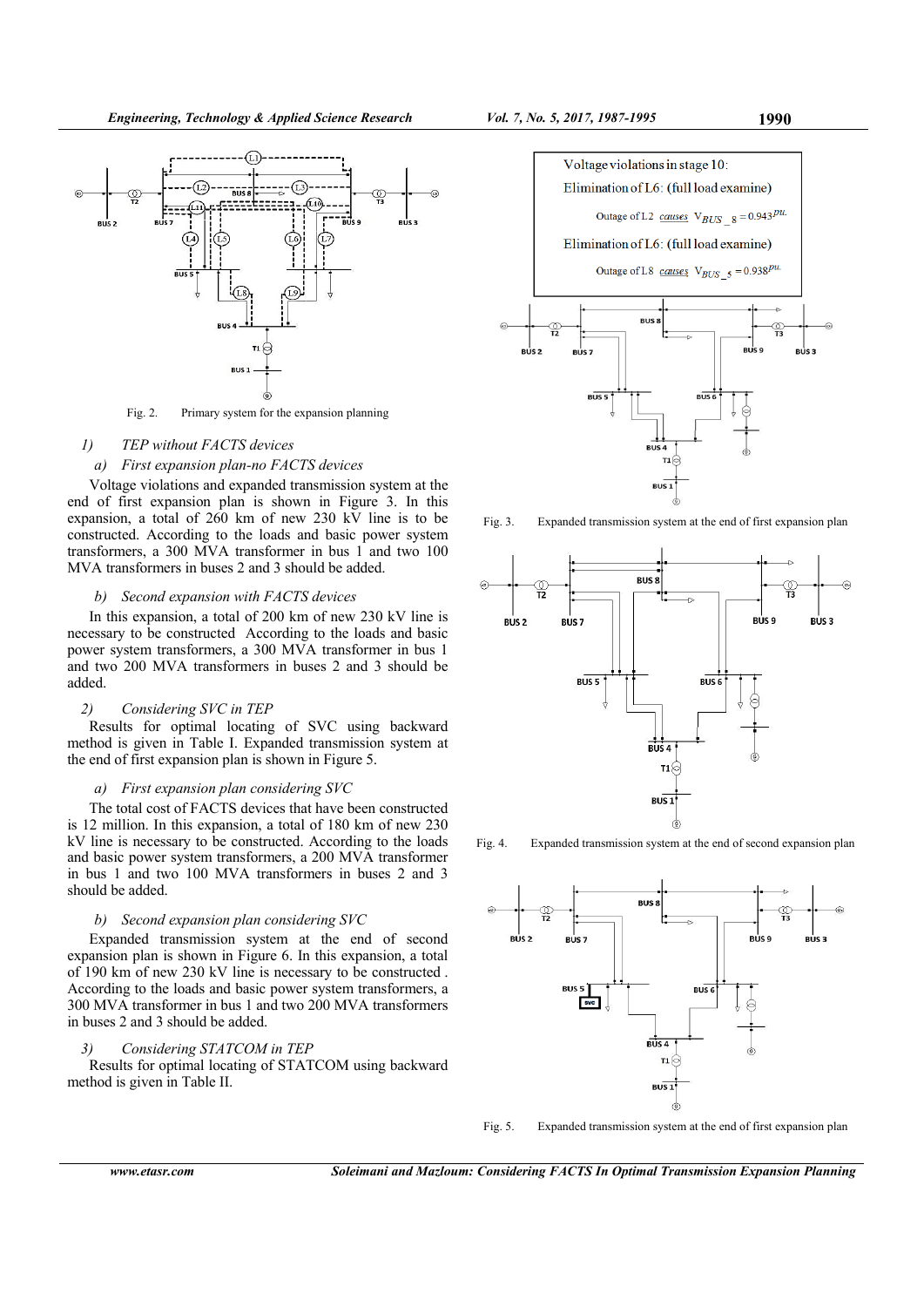TABLE I. OPTIMAL LOCATION OF SVC USING BACKWARD METHOD IN 9-BUS POWER SYSTEM.

| <b>Location Of</b><br>SVC. | <b>Total Cost Of First</b><br><b>Expansion</b> | <b>Total Cost Of Second</b><br><b>Expansion</b> | Total<br>Cost |
|----------------------------|------------------------------------------------|-------------------------------------------------|---------------|
| Bus 5                      |                                                |                                                 | 25g           |
| Bus 8                      |                                                |                                                 | 344           |



Fig. 6. Expanded transmission system at the end of second expansion plan

TABLE II. OPTIMAL LOCATION OF STATCOM USING BACKWARD METHOD IN 9-BUS POWER SYSTEM

| <b>Location Of</b><br><b>STATCOM</b> | <b>Total Cost Of</b><br>First<br><b>Expansion</b> | <b>Total Cost Of</b><br>Second<br><b>Expansion</b> | Total<br>Cost |
|--------------------------------------|---------------------------------------------------|----------------------------------------------------|---------------|
| Bus 5                                | 194                                               |                                                    | 265           |
| Bus 8                                | 279                                               |                                                    | 350           |

#### *a) First expansion plan considering STATCOM*

Expanded transmission system at the end of first expansion plan is shown in Figure 7. The total cost of FACTS devices to be constructed is 20 million. In this expansion, a total of 180 km of new 230 kV line was necessary to construct . According to the loads and basic power system transformers, three 100 MVA transformer in buses 1, 2 and 3 should be added.

### *a) Second expansion plan considering STATCOM*

Expanded transmission system at the end of second expansion plan is shown in Figure 8. In this expansion, a total of 190 km of new 230 kV line is necessary to be constructed. According to the loads and basic power system transformers, just two 200 MVA transformer in buses 2 and 3 should be added and first transformer not to need for extending.

# *4) Considering SSSC in TEP*

Results for optimal locating of SSSC using backward method is given in Table III.

#### *a) First expansion plan considering SSSC*

Expanded transmission system at the end of first expansion plan is shown in Figure 9. The total cost of FACTS been constructed is 30 million. In this expansion, a total of 180 km of new 230 kV line is necessary to be constructed. According to the loads and basic power system transformers, a 400 MVA

transformer in bus 1 and two 100 MVA transformers in buses 2 and 3 should be added.

#### *b) Second expansion plan considering SSSC*

Expanded transmission system at the end of second expansion plan is shown in Figure 10. In this expansion, a total of 110 km of new 230 kV line is necessary to be constructed . According to the loads and basic power system transformers, a 400 MVA transformer in bus 1 and two 200 MVA transformers in buses 2 and 3 should be added.



Fig. 7. Expanded transmission system at the end of first expansion plan



Fig. 8. Expanded transmission system at the end of second expansion plan

TABLE III. OPTIMAL LOCATION OF SSSC USING BACKWARD METHOD IN 9-BUS POWER SYSTEM

| Location<br>Of SSSC | <b>Total Cost Of</b><br><b>First</b><br><b>Expansion</b> | <b>Total Cost Of</b><br>Second<br><b>Expansion</b> | <b>Total Cost</b> |
|---------------------|----------------------------------------------------------|----------------------------------------------------|-------------------|
| L2                  | 311.5                                                    | 73                                                 | 384.5             |
| L3                  | 340                                                      | 43.5                                               | 383.5             |
| I 4                 | 292.5                                                    | 43.5                                               | 336               |
| L5                  | 292.5                                                    | 43.5                                               | 336               |
|                     | 292.5                                                    | 43.5                                               | 336               |
| 1.8                 | 207                                                      |                                                    | 250.5             |

*5) Considering UPFC in TEP* 

Results for optimal locating of UPFC using backward method is given in Table IV. Optimal location of UPFC was acquired by using backward method in the 9-bus power system.

#### *a) First expansion plan considering UPFC*

Expanded transmission system at the end of first expansion plan is shown in Figure 11. The total cost of FACTS been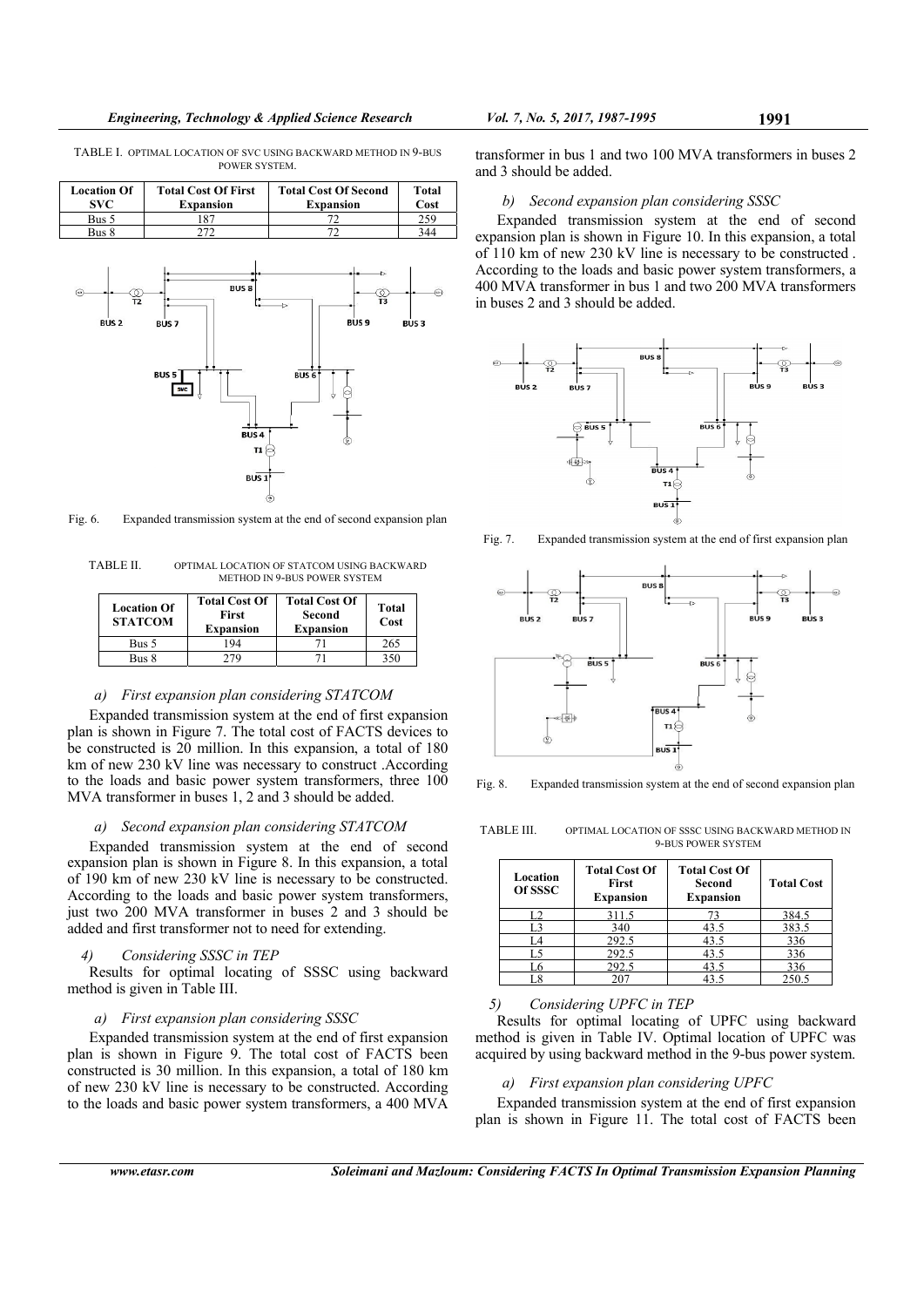

Fig. 9. Expanded transmission system at the end of second expansion plan



Fig. 10. Expanded transmission system at the end of second expansion plan



Fig. 11. Expanded transmission system at the end of first expansion plan

#### *b) Second expansion plan considering UPFC*

Expanded transmission system at the end of second expansion plan is shown in Figure 12. In this expansion, a total of 110 km of new 230 kV line is necessary to construct . According to the loads and basic power system transformers, a 400 MVA transformer in bus 1 and two 200 MVA transformers in buses 2 and 3 should be added. Overview of lines that should be constructed in various states of expansion is shown in Table V. According to the results presented in Table V, the devices include the series portion having a greater impact in reducing the need for construction of new lines on the power system. The occurrence indicated above reasons that it is possible to control the real and reactive power flow in the line containing a series of FACTS in order to effectively reach the desired size and angle of voltage. However, about devices that only include a parallel section, bus voltage measurements controlled until the injection of reactive power must be within the limits of their capacity otherwise they are unable to keep the voltage above the set value. Following overview of power system total losses in different states of expansion is given in Table VI. According to Table VI, by considering FACTS devices in transmission system expansion planning, losses in expanded system are not decreased and in some cases, are increased. The current equivalent to the total cost of system expansion in each of the scenarios shown in Figure 13.



Fig. 12. Expanded transmission system at the end of second expansion plan

TABLE IV. OPTIMAL LOCATION OF UPDFC USING BACKWARD METHOD

| <b>Location Of UPFC</b> |                          | <b>Total Cost Of</b>      | <b>Total Cost Of</b>       | Total |
|-------------------------|--------------------------|---------------------------|----------------------------|-------|
| Parallel<br>Portion     | <b>Series</b><br>portion | First<br><b>Expansion</b> | Second<br><b>Expansion</b> | Cost  |
|                         | I 4                      | 302.5                     | 47.5                       | 350   |
| BUS <sub>5</sub>        | L5                       | 302.5                     | 47.5                       | 350   |
|                         | L8                       | 217                       | 43.5                       | 260.5 |
|                         | L <sub>2</sub>           | 321.5                     | 77                         | 398.5 |
| <b>BUS 8</b>            | L <sub>3</sub>           | 350                       | 47.5                       | 397.5 |
|                         | L5                       | 302.5                     | 47.5                       | 350   |

TABLE V. LINES THAT SHOULD BE CONSTRUCTED IN VARIOUS STATES OF EXPANSION

| TEP                        | <b>First Expansion</b> | <b>Second Expansion</b> |
|----------------------------|------------------------|-------------------------|
| <b>Lack Of FACTS</b>       | $I_4 - I_6 - I_8$      | $L2 - L5$               |
| <b>Considering SVC</b>     | $L4 - L6$              | $L2 - L8$               |
| <b>Considering STATCOM</b> | $L4 - L6$              | $L2 - L8$               |
| <b>Considering SSSC</b>    | $L4 - L6$              | L.Z.                    |
| <b>Considering UPFC</b>    | $IA - I.6$             |                         |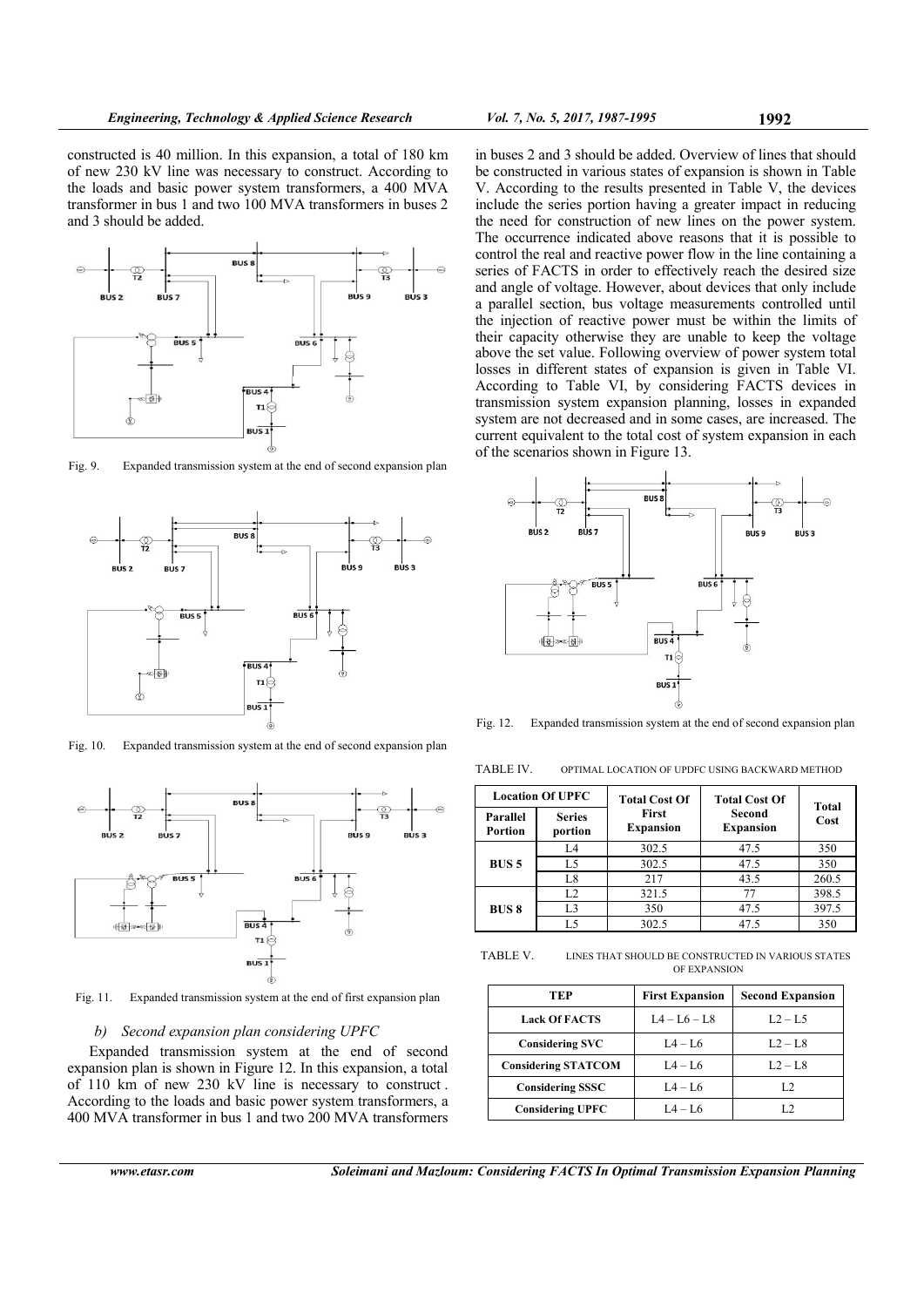|                 | <b>First Expansion</b>       |                          | <b>Second Expansion</b>          |                          |
|-----------------|------------------------------|--------------------------|----------------------------------|--------------------------|
| <b>TEP</b>      | Reactive<br>Losses<br>(MVAR) | Active<br>Losses<br>(MW) | <b>Reactive Losses</b><br>(MVAR) | Active<br>Losses<br>(MW) |
| <b>No FACTS</b> | 402.27                       | 16.55                    | 279.31                           | 44.12                    |
| <b>SVC</b>      | 102.9                        | 16.58                    | 271.84                           | 44.32                    |
| <b>STATCOM</b>  | 103.7                        | 16.32                    | 267.65                           | 43.49                    |
| <b>SSSC</b>     | 111.33                       | 20.84                    | 303.33                           | 62.73                    |
| UPFC            | 111.4                        | 20.88                    | 303.66                           | 63.64                    |

TABLE VI. TOTAL REAL AND REACTIVE POWER LOSSES IN THE POWER SYSTEM IN THE VARIOUS STATES OF EXPANSION



Fig. 13. Overview of current equivalent to the amount of investment required for the expansion of the transmission section of 9 bus power system in different states.

## *B. Implementation of Proposed Method on 39-Bus Power System*

After the desired results were achieved in the previous for bus 9 power system, the proposed method was evaluated on the 39-bus power system overviewed in Figure 14. Planned 16 year horizon is divided in two 8-year periods (first and second expansion plans). The results of the implementation of the proposed algorithm on power system bus 39 are shown below.

*1) TEP in the case of lack of FACTS devices for 39 bus power system.* 

#### *a) First expansion plan-no FACTS devices*

In this expansion, a total of 571 km of new 345 kV line is necessary to construct . In the expansion plan, it is necessary to expand a total of about 7100 MVA in the transformer section. According to the results, the overall cost of the first expansion plan is 1026 million.

#### *b) Second expansion with FACTS devices*

In this expansion, a total of 906 km of new 345 kV line is necessary to construct . In the expansion plan, it is necessary to expand a total of about 9400 MVA done in the transformer section. The total cost of the second plan was 1617 million. The equivalent of today's (with an interest rate of 10%) 754 million. Today's equivalent of the sum of investments during the first and second expansion plans is 1.78 billion.

- *2) Considering SVC in TEP* 
	- *a) The first expansion plan considering SVC*



Fig. 14. Basic power system of 39 bus system

TABLE VII. LOCATING OF SVC DEVICES USING BACKWARD METHOD IN FIRST EXPANSION PLAN

| Stage        | <b>Eliminated</b><br>Candidate<br>(SVC) | Remaining<br>Candidates<br>(SVC) | <b>Total Cost For</b><br><b>First Expansion</b><br>Plan [m\$] |
|--------------|-----------------------------------------|----------------------------------|---------------------------------------------------------------|
| $\mathbf{1}$ | initial state                           | 4-7-12-15-27                     | 945                                                           |
|              | 4                                       | $7 - 12 - 15 - 27$               | 928                                                           |
|              | 7                                       | $4 - 12 - 15 - 27$               | 933                                                           |
| $\mathbf{2}$ | 12                                      | $4 - 7 - 15 - 27$                | 957                                                           |
|              | 15                                      | $4 - 7 - 12 - 27$                | 991                                                           |
|              | 27                                      | $4 - 7 - 12 - 15$                | 933                                                           |
|              | 7                                       | 12-15-27                         | 916                                                           |
| 3            | 12                                      | $7 - 15 - 27$                    | 978                                                           |
|              | 15                                      | $7 - 12 - 27$                    | 974                                                           |
|              | 27                                      | $7 - 12 - 15$                    | 916                                                           |
|              | 12                                      | 15-27                            | 928                                                           |
| 4            | 15                                      | 12-27                            | 962                                                           |
|              | 27                                      | $12 - 15$                        | 904                                                           |
| 5            | 15                                      | 12                               | 950                                                           |
|              | 12                                      | 15                               | 916                                                           |
| 6            | 15                                      | No candidate                     | 1026                                                          |

#### *b) The second expansion plan considering SVC*

Results for optimal locating of SVC using backward method are given in Table VIII.

Due to technical limitations the possibility of setting up to five SVC devices in bus 4, 7, 12, 15 and 27 was assumed. It is important to optimize the number and location of the SVC candidates to minimize the cost of the expansion. The locating of SVC devices was done by using the proposed backward method and the steps of the process are given in Table VII. It should be noted that during the 3<sup>rd</sup> stage of expansion the elimination of candidate 7 compared to the elimination of candidate 27 lead to 5MW smaller real power losses, so that's why the elimination of candidate 7 is a top priority. Therefore, the optimal location in the first expansion plan is the construction of two SVC in buses 12 and 15. In this expansion, a total of 489 km of new 345 kV line is necessary to construct. In the expansion plan, it is necessary to expand a total of about 5500 MVA in the transformer section. In this plan, the total cost of FACTS devices has been 40 million. The total cost of the first expansion plan including the total cost of FACTS devices is 904 million.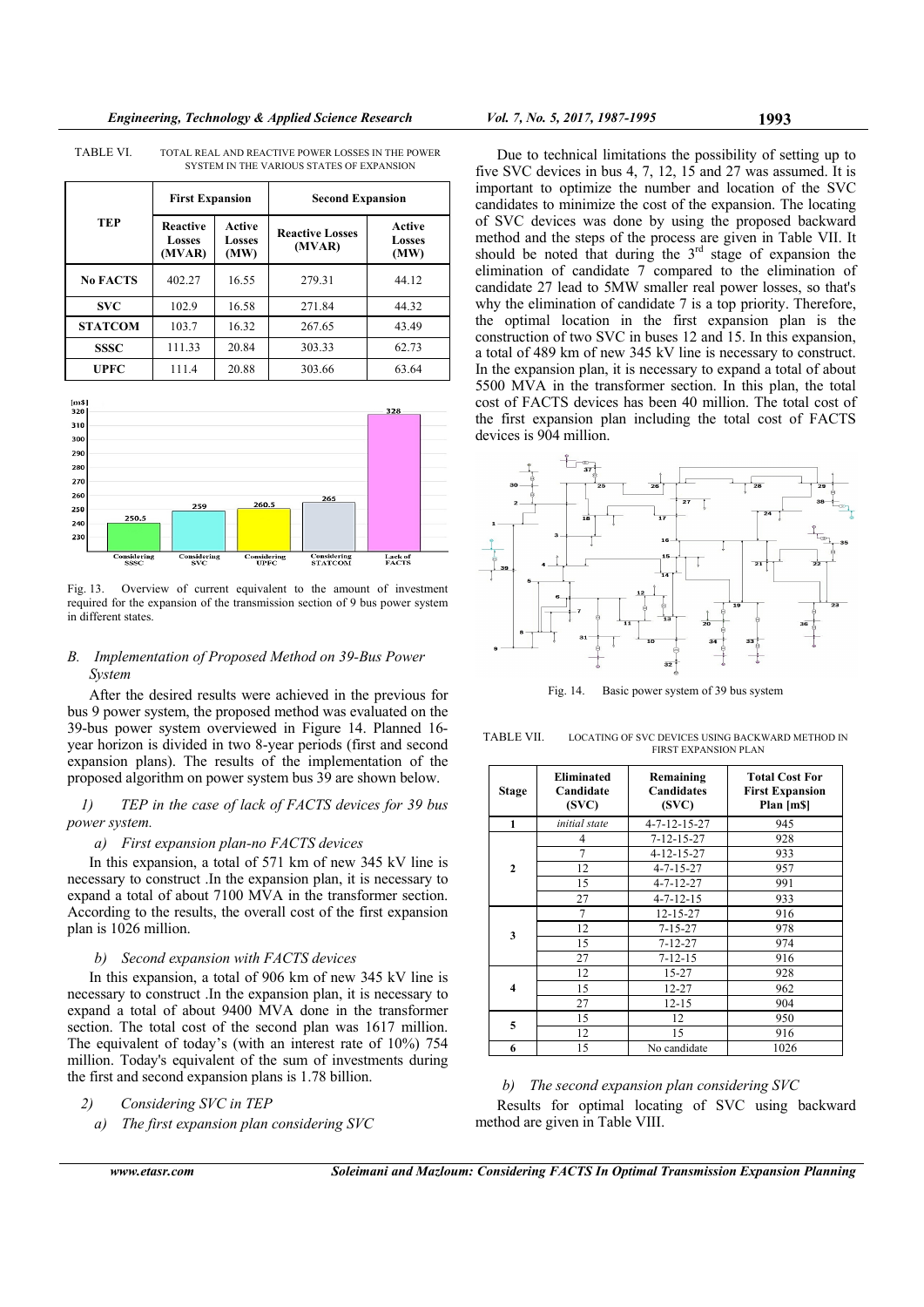| Stage        | <b>Eliminated</b><br>Candidate<br>(SVC) | Remaining<br>Candidate<br>(SVC) | <b>Total Cost For First</b><br><b>Expansion Plan [m\$]</b> |
|--------------|-----------------------------------------|---------------------------------|------------------------------------------------------------|
|              | initial state                           | $4 - 7 - 27$                    | 1632                                                       |
|              |                                         | $7 - 27$                        | 1615                                                       |
| <sub>2</sub> |                                         | $4 - 27$                        | 1620                                                       |
|              | 27                                      | $4 - 7$                         | 1620                                                       |
|              |                                         | 27                              | 1608                                                       |
|              | 27                                      |                                 | 1603                                                       |
|              |                                         | No candidate                    | 1591                                                       |

TABLE VIII. LOCATING OF SVC DEVICES USING BACKWARD METHOD IN SECOND EXPANSION PLAN

As result, none of the establishment of remaining SVCs (candidates) cost will be reduced. So, the most economical mode of the second expansion plan, is not adding any more SVCs to the SVCs built in the first expansion. In this expansion, a total of 895 km of new 345 kV line was necessary to construct. It was necessary to expand a total of about 9000 MVA in the transformer section. The total cost of the second plan was 1591 million. The equivalent of today's (with an interest rate of 10%) of 742 million. Today's equivalent of the investment sum during the first and second expansion plans was 1.646 billion.

### *3) Considering SSSC in TEP*

#### *a) First expansion plan considering SSSC*

Assuming the possibility that due to technical limitations, up to five SSSC devices in lines 5, 7, 15, 25 and 32 could be set up. Results for optimal locating of SSSCs by using the backward method are given in Table IX. Thus, the optimal state in the first expansion plan, will be the construction of three SSSC devices, in lines 5, 15 and 25. Mentioned lines are between the buses 23-21, 19-15 and 29-24 respectively. In this expansion, a total of 398 km of new 345 kV line are necessary to construct. In the expansion plan, it is necessary to expand a total of about 6400 MVA in the transformer section. The total cost of FACTS constructed was 90 million. The total cost of the first expansion plan including the total cost of FACTS was 825 million.

TABLE IX. LOCATING OF SSSC DEVICES USING BACKWARD METHOD IN FIRST EXPANSION PLAN

| <b>Stage</b>   | Eliminated<br>Candidate<br>(SSSC) | Remaining<br>Candidates<br>(SSSC) | <b>Total Cost For</b><br><b>First Expansion</b><br>Plan [m\$] |
|----------------|-----------------------------------|-----------------------------------|---------------------------------------------------------------|
| $\mathbf{1}$   | initial state                     | 5-7-15-25-32                      | 885                                                           |
|                | 5                                 | $7 - 15 - 25 - 32$                | 957                                                           |
|                | 7                                 | 5-15-25-32                        | 861                                                           |
| $\overline{2}$ | 15                                | $5 - 7 - 25 - 32$                 | 953                                                           |
|                | 25                                | $5 - 7 - 15 - 32$                 | 957                                                           |
|                | 32                                | 5-7-15-25                         | 855                                                           |
| 3              | 5                                 | $7 - 15 - 25$                     | 876                                                           |
|                | 7                                 | $5 - 15 - 25$                     | 825                                                           |
|                | 15                                | $5 - 7 - 25$                      | 876                                                           |
|                | 25                                | $5 - 7 - 15$                      | 890                                                           |
|                | 5                                 | $15 - 25$                         | 908                                                           |
| 4              | 15                                | $5 - 25$                          | 897                                                           |
|                | 25                                | $5 - 15$                          | 908                                                           |
|                | 5                                 | 25                                | 1056                                                          |
| 5              | 25                                | 5                                 | 1059                                                          |
| 6              | 25                                | No candidate                      | 1026                                                          |

## *b) Second expansion plan considering SSSC*

Results for optimal locating of SSSC by using the backward method are given in Table X. Based on the results obtained, the optimal mode corresponding to the construction of a new SSSC device will be in line 32 (between buses 6 and 8). In this expansion, a total of 528 km of new 345 kV line is necessary to construct. In the expansion plan, it is necessary to expand a total of about 9800 MVA in the transformer section. The total cost of FACTS devices was 30 million. The total cost of the second plan was 961 million. The today's equivalent of (with an interest rate of 10%) 448 million. Today's equivalent of the sum of investments during the first and second expansion plans, is 1.273 billion. Comparison of the costs of today's equivalent of total investments in various states of expansion (lack of FACTS, considering SVC and SSSC) for 39-bus power system is shown in Figure 15. According to the results shown in Figure 15, by the construction of two SVC devices during the first eight years, and not adding devices during the second eight year period, the total economic savings of 134 million will be achieved. However, with the construction of three SSSC devices during the first eight years, and the construction of one SSSC during the second eight years, the total savings will rise up to 507 million. In addition to the above, by the increased reduction of lines, the occurrence probability occurrence of the undesirable N-1 contingency will also be reduced.

TABLE X. LOCATING OF SSSC DEVICES USING BACKWARD METHOD IN SECOND EXPANSION PLAN

| stage | <b>Eliminated</b><br>Candidate<br>(SSSC) | Remaining<br>Candidates<br>(SSSC) | <b>Total Cost For First</b><br><b>Expansion Plan [m\$]</b> |
|-------|------------------------------------------|-----------------------------------|------------------------------------------------------------|
|       | initial state                            | $7 - 32$                          | 991                                                        |
|       |                                          | 32                                | 961                                                        |
|       | 32                                       |                                   | 115                                                        |
|       |                                          | No candidate                      | 1117                                                       |



Fig. 15. Today's equivalent of the total investment costs of the transmission section of 39-bus power system

#### V. CONCLUSION

Including FACTS devices in transmission system expansion planning leads to a more effective operation of the power system which results to a significant reduction in investment costs. Series FACTS devices (SSSC and UPFC) seem to provide the best results due to the real power and reactive power flow control in line including the series portion of these devices. The optimal expansion of the transmission